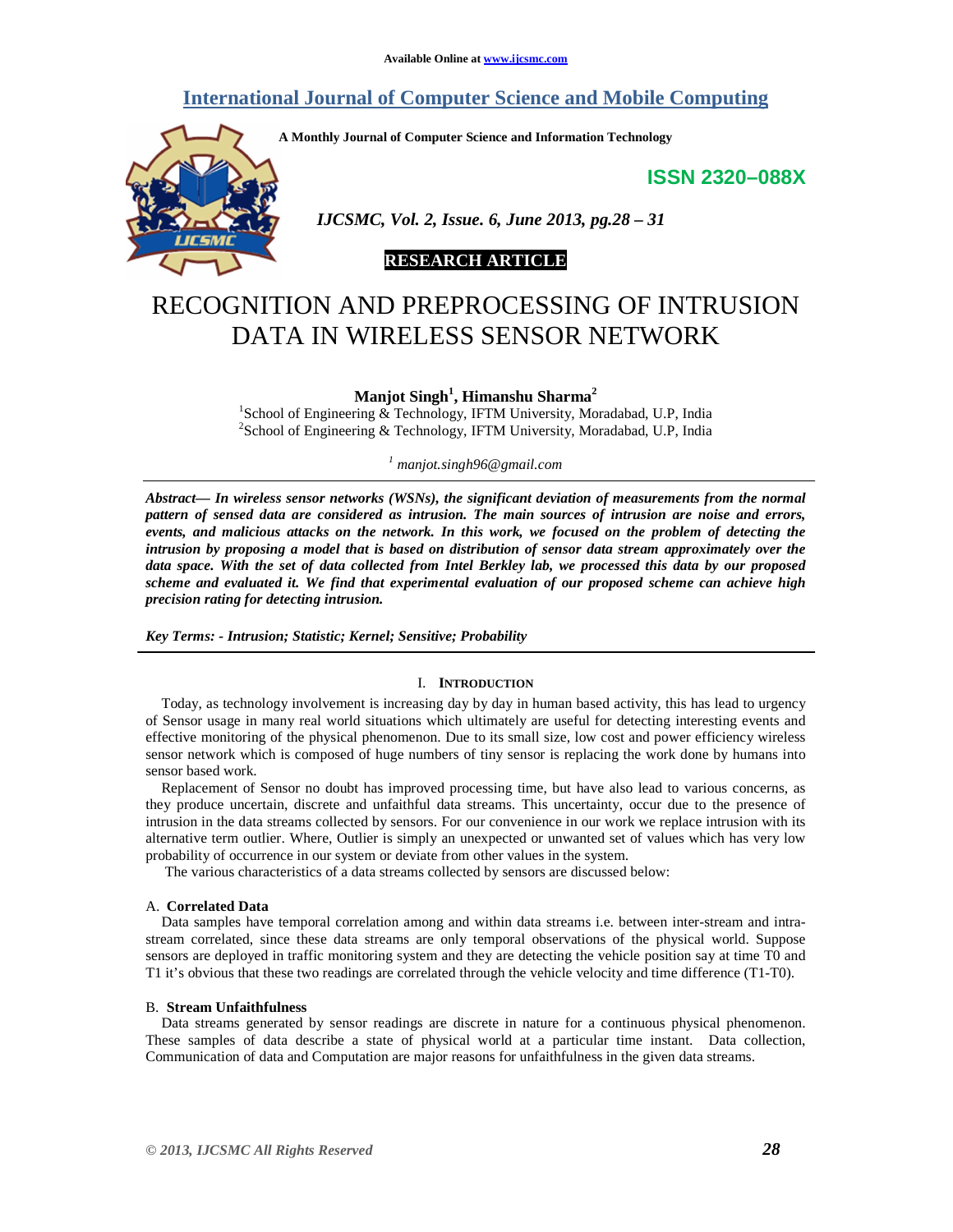#### C. **Energy consumption sensitiveness:**

A sensor has inbuilt low power battery within it and since the size of sensors is a big question of concern here, hence it usually get discharged by unnecessary transmission. So, how and when frequently data samples are transmitted, this question now becomes a big issue while determining the lifetime of sensors in wireless sensor network.

## II. **MOTIVATION**

Deriving useful information from data gathered by sensor is a challenging task because of Limited CPU capability, Limited Network bandwidth and Short life time of sensors. In this process, instead of sending all data to central base station we will first preprocess data at sensor level to discard those values which have very less relevancy in our work. It enables us to save the battery life and network bandwidth and CPU capability. So this motivates us to propose such a model which would transform the raw sensor readings into meaningful information of observing physical world.

#### III. **PROBLEM STATEMENT**

A sensor network generates huge amount of data rapidly in the form of various streams and these data streams are discrete, uncertain and unfaithful ,due to this processing of these data now becomes much more difficult and tedious. So, the uncertainty generated by outliers in the data collected by sensor can be eased down if we estimate distribution of data on a data space at a particular time .In this, estimation of data distribution for sensor readings in our hand we can know the density of the data space around each value, which further eases our problem of detecting outliers. Now a particular point or value which lies in low density region will be flagged as an outlier here. So, the main problem of concern is to choose appropriate algorithms or methodologies which can solve the above mentioned problems and use them for detecting outliers.

#### IV. **PROPOSED APPROACH**

The proposed model is based on Statistical modeling technique to transform raw sensor readings to meaningful information with very little amount of information loss and also minimize the cost of processing the responses of respected long queries. The proposed approach work as follow:

#### A. **Statistical technique**

In this technique the work of a sensor network is to captures samples of data if each sensor is measuring a single real valued attribute Xi, at each time instant. Then, taking into consideration this situation we have to model the set of attributes  $X$  1, .....,  $X$  n, as an n-dimensional random variable  $X$ . After the statistical modeling technique is implied we generate uniform random samples. With random samples generated, we distribute them in data space with the help of probability density function. As data is distributed over the data space we apply kernel density estimation over it.

#### B. **Estimating density by kernel**

 In this there are various kernel function in kernel density estimation which distribute the weight age to the area near to the value or point to which we are processing at a particular time .To choose from various kernel function we select the only kernel function for density estimation which produce better accuracy and increase efficiency in kernel based density estimation .The method which we use for assigning weight age to the area near to the point are: Arithmetic based weighting method and Exponential based weighting method .

After, this to calculate the kernel based density estimation for whole data set we combine all the kernel function and retrieve the estimation for whole data set.

#### C. **Probability Density Function**

After the kernel density is estimated by kernel density technique, we apply probability density function over the distributed data space to estimate density for a particular point which will be useful in determining various factors like deviation factor and normalized deviation factor which we will implement in our algorithm.

To detect outlier we can implement above data in algorithm and can detect outlier in a given data streams of values produces by sensor in wireless sensor network. In our algorithm for a given point y we will find rneighborhood of point y in the data space. The r-neighborhood also known as sampling neighborhood are the local neighborhood for the point y which fall in the given radius r. After knowing the sampling neighborhood for the point in the interval 2αr, we determine the counting neighborhood for the point y.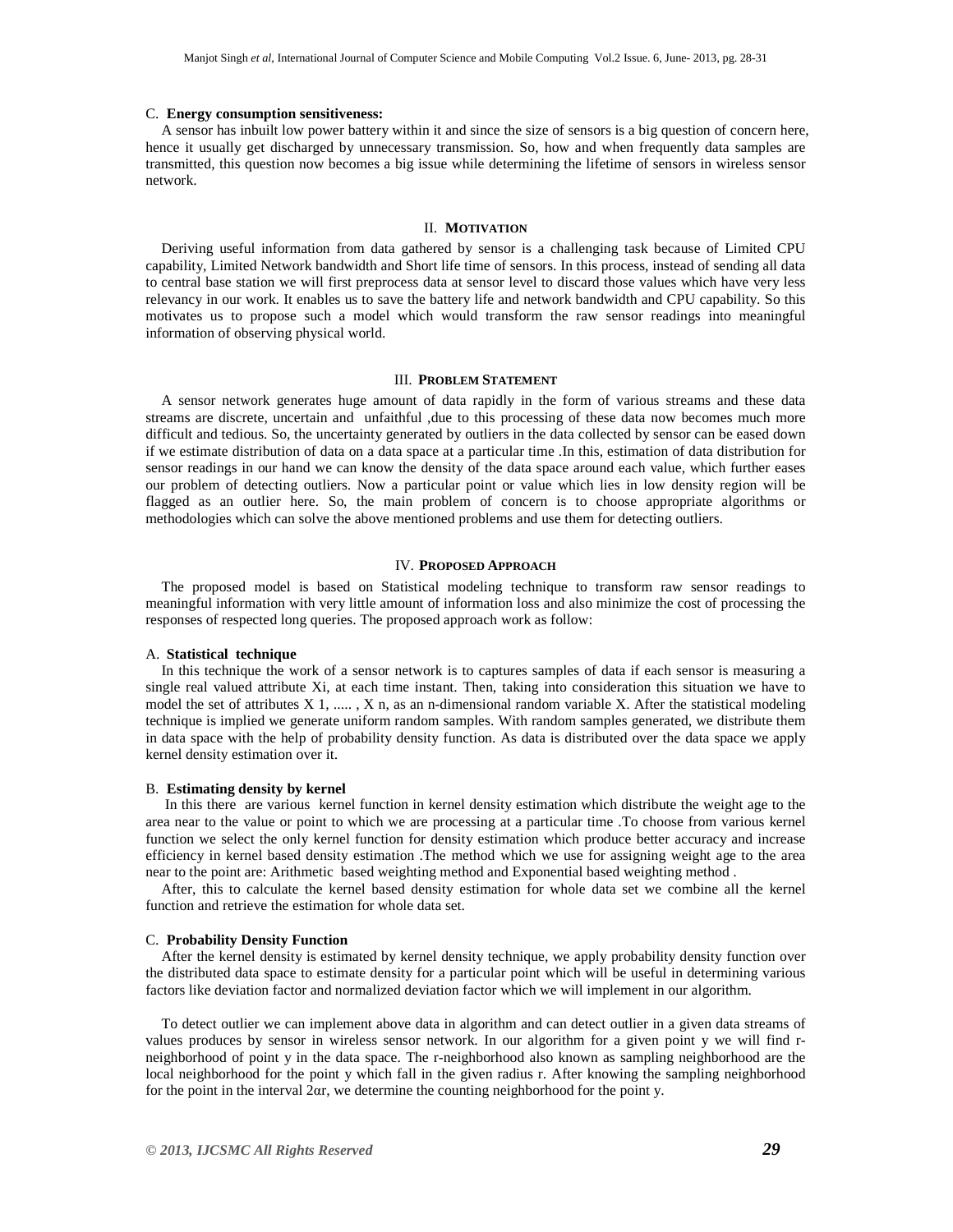When the sampling and counting neighborhood for the point y is known then we calculate the deviation and normalized deviation factor for the specific point y. Point y is detected as outlier if the deviation factor of y is greater than normalized deviation factor for the point y.

## V. **RESULT AND ANALYSIS**

For our proposed method, we need a dataset. And, we got the real data set from Intel Berkeley Research lab and downloaded it. This dataset is freely available on their website and have information about data collected from 54 sensors deployed in the lab between February 28th and April 5th, 2004. There is a log of about 2.3 million readings collected from these sensors in this file.

| <b>Dataset</b> | Min     | Max      | Mean    | <b>Median</b> | <b>Std Dev</b> |
|----------------|---------|----------|---------|---------------|----------------|
| Temperature    | 18.1954 | 125.1530 | 25.8824 | 27.1444       | 36.6511        |

We feed up the above data collected from the Intel lab into our algorithm. For implementing our algorithm we make use of the software known by the name massive online analysis. After the implementation of data and algorithm into the massive online analysis software we get output of our data in the form of graphical representation as follow.



Fig1. Performance evaluation graph for above data

From above we can easily analyse the presence of outlier in the given data. Suppose we have normalized deviation factor for above data shown in graph is 0.10 as shown in above fig.1. And at the same time deviation factor for particular point is computed as 0.16. Then above point will be detected as outlier because it has more deviation factor than its normalized deviation factor as our algorithm. Now from above graph we can perceive the variance in the above data and conclude that for a particular point, if there is more deviation then the normal deviation then, that particular point can be considered as outlier.